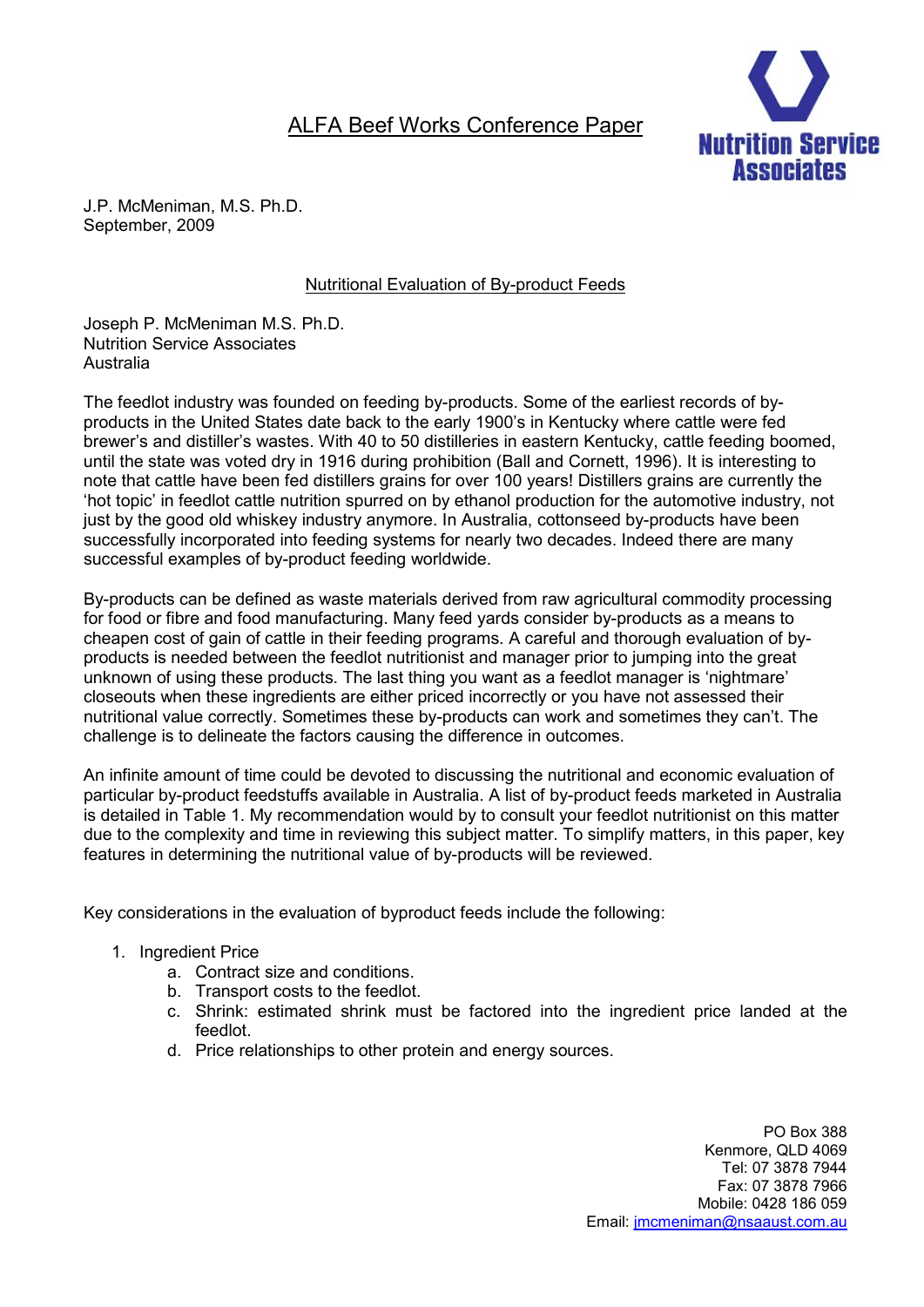Table 1. By-product feedstuffs marketed to the Australian feedlot industry

| <b>Energy Sources</b>                                                                                        |
|--------------------------------------------------------------------------------------------------------------|
| palm fatty acid distillate, palm acid oil, recycled cooking oils, tallow, potato waste, hominy, bakery       |
| wastes, potato chip waste, chocolate wastes, glycerol, food wastes, tapioca pellets, molasses,               |
| <b>Energy and Roughage Sources</b>                                                                           |
| wet corn gluten feed                                                                                         |
| <b>Roughage Sources</b>                                                                                      |
| cottonseed, cottonseed hulls, peanut shell, almond hulls, citrus pulp, oat offal, rice bran                  |
| <b>Protein Sources</b>                                                                                       |
| cottonseed meal, soybean meal, sunflower meal, canola meal, copra meal, palm kernel meal, peanut             |
| meal, macadamia meal                                                                                         |
| <b>Protein and Energy sources</b>                                                                            |
| wet distillers grains and solubles, wet distillers grains, wet distillers solubles, corn steep liquor, dried |
| distillers grains, wheat middlings or mill run wheat, malt combings                                          |
| <b>Protein, Energy and Roughage Sources</b>                                                                  |
| Whole cottonseed                                                                                             |
|                                                                                                              |

- 2. Dry matter
	- a. Ingredient dry matter price: the dry matter cost landed at the feedlot should always be evaluated, not the as-fed cost at the ingredients point of origin. It is recommended that all feedlots have a drying oven and a standardised dry matter testing procedure for daily testing of ingredients. Contracts specifying minimum standards for dry matter should be developed. Tremendous economic losses can be sustained if you are receiving product wetter than contractually specified.
	- b. Shelf Life: The wetter the ingredient, the more susceptible the ingredient often is to shrink through evaporation and aerobic respiration. Shelf life and spoilage of high moisture ingredients is often accelerated in environmental conditions in Australia. Spoiled product negatively affects feed bunk hygiene and ration palatability. Oxidative rancidity may be of concern in some fat products.
	- c. Storage Cost: Wet ingredients also may have a higher storage cost if they have to be ensiled or bagged to minimize aerobic spoilage. These costs must be taken into account.
- 3. Nutrient Composition
	- a. Chemical composition: Commonly available nutrients (energy, protein, minerals and vitamins) of by-products can be found in publications such as the Nutrients Requirements of Beef Cattle (NRC, 1996) or the annual Beef Magazine Feed Composition Tables. If you are dealing with a variable by-product it is recommended that laboratory analysis is conducted on a number of random samples. It is recommended all feedlots have a scheduled ingredient analysis program.
	- b. Nutrient availability: some by-byproduct feeds that are heat damaged may contain acid detergent insoluble protein which is not available to rumen fermentation or digestion and absorption in the small intestine.
	- c. Cost per unit of dietary nutrient e.g. Net Energy for Gain (NEg), Crude Protein, Neutral Detergent Fibre, etc: this is a key factor in comparing ingredient sources.
	- d. Nutrient Tradeoffs: the nutrient composition of a by-product may lessen or increase the need for other nutrients sources to be added to the ration formulation, and thus may decrease or increase the cost of the final ration. All by-products must be evaluated in a formulation program to determine the best-cost ration.
- 4. Palatability: Palatability is a function of how the feed looks to the animal (i.e., sight), and of odor, taste, and texture. Palatability is an example of a variable not completely described by nutrient analysis that is consequently difficult to quantify (Pritchard and Stateler, 1997).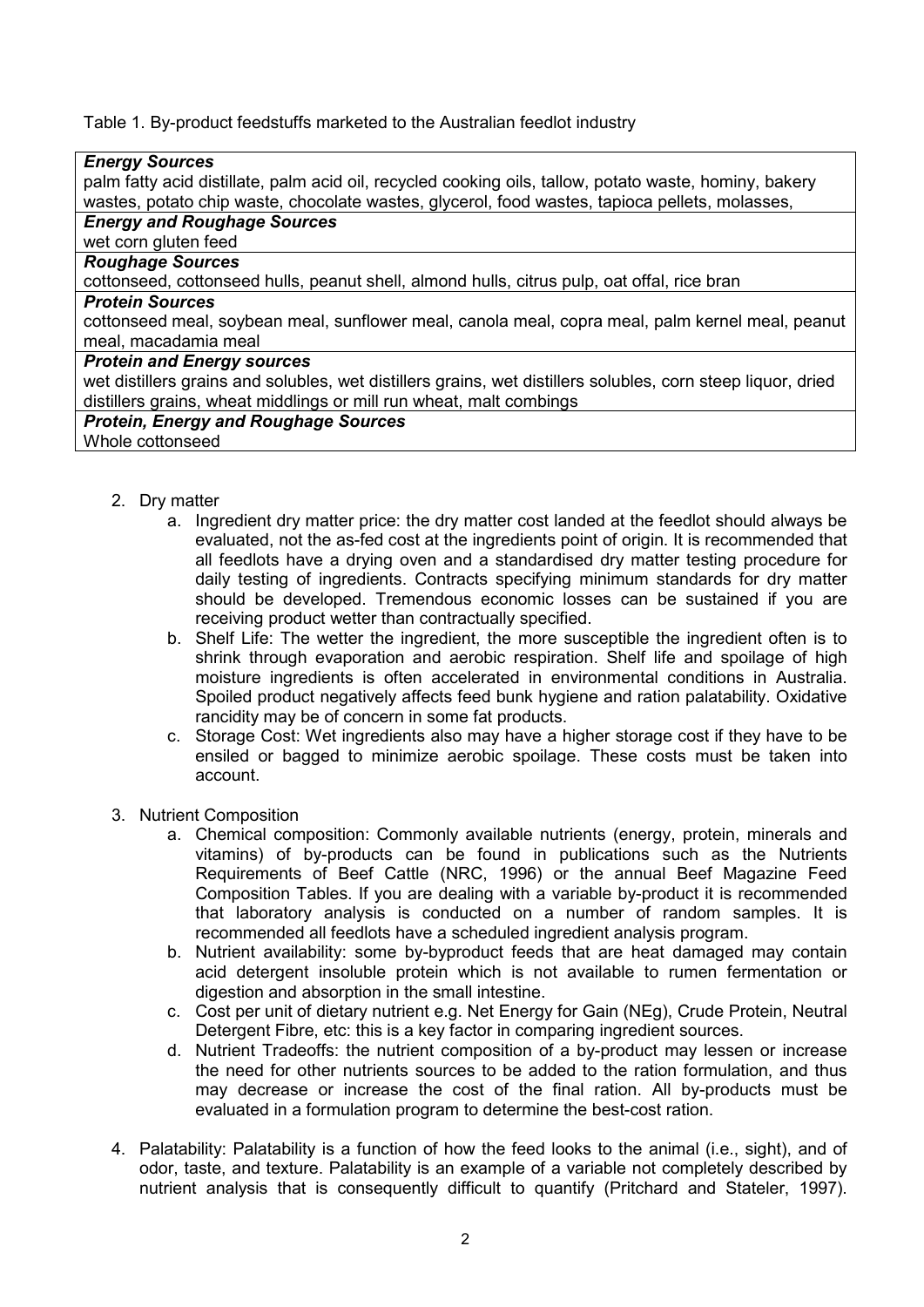Feeding preference tests are commonly used to assess palatability. The depressive effects of mold of fecal contamination of feed can be observed on a daily basis in any feedlot.

- 5. Consistency: Some by-products are notoriously variable for the very fact that they are waste materials. Quality control in manufacture in often lax. If this is the case with your by-product you need to work with your feedlot nutritionist on how to incorporate inherent nutrient variability into ingredient price models. By the same token, some by-products are very consistent (e.g. cottonseed by-products) and replicable responses to by-product utilisation can be expected.
	- a. Supply: This is a major downfall of many by-products. Large feedlots need continuity in supply of ingredients, and if this is not available it is probably not worth using the product intermittently to the cattle's detriment, especially if intake is negatively affected. Contingencies on site e.g. storage of excess material in AG-BAG's may lessen problems in the variability of supply.
	- b. Dry Matter: Minimum standards for dry matter should be written into contracts.
	- c. Nutrient Composition: Minimum standards for the nutrients of interest (e.g. crude protein, ether extract, etc.) should be written into contracts. Maximum standards for free fatty acids and insoluble material should be written into all oil contracts. In areas where by-product streams are being added together such as wet distillers grains with solubles, it is important that approximately the same amount of each stream (wet distillers grains + solubles) are added together, otherwise inconsistency in nutrient composition of composite WDGS will occur. A recent survey conducted at the University of Nebraska in which WDGS was sampled from 6 plants during two consecutive 5 day periods indicated substantial variation in DM, sulfur and fat contents with coefficient of variation within plants ranging from 1.5 to 7.1% for DM, 2.3 to 8.8 for fat, and 3.6 to 36.3% for sulphur. Ethanol plants that pay special attention to marketing products for feedlots and stabilising their manufacturing process, however can achieve excellent results. Internal data we have obtained from a major ethanol plant in Hereford, Texas for a 20/80% sorghum-corn WDGS composite on 69 consecutive daily samples from January to April, 2009 are detailed below (Table 2). Coefficients of variation of below 5, for moisture, crude protein and fat indicate excellent quality control and stability in manufacture of these by-products.

|        | Table 2. Laboratory Analyses basis of WDGS composite expressed on a dry matter from Hereford, |  |  |  |  |  |
|--------|-----------------------------------------------------------------------------------------------|--|--|--|--|--|
| Texas. |                                                                                               |  |  |  |  |  |

| <b>Statistic</b> | Moisture, % | Crude Protein, | Crude Fat, % | NEg, Mcal/lb | K, %  | S, %  |
|------------------|-------------|----------------|--------------|--------------|-------|-------|
|                  |             | %              |              |              |       |       |
| Average          | 64.92       | 31.03          | 11.51        | 0.561        | 0.894 | 0.656 |
| Std. Dev. $\pm$  | 0.47        | 0.83           | 0.32         | 0.013        | 0.07  | 0.054 |
| CV, %            | 0.72        | 2.68           | 2.77         | 2.31         | 7.84  | 8.23  |

- d. Shelf Life: Presence of moldy, rancid or off-colour product should be noted and rejected.
- 6. Antinutritional Factors
	- a. Mycotoxins e.g. ergot and aflatoxins. It is important for by-products such as sorghum wet distillers grains for raw grain to be screened for ergot. If present, ergot has the potential to be concentrated during the distillation process. This has been highlighted with aflatoxins in corn wet distillers grains in the United States.
	- b. Tannins: e.g. the role of tannins on protein metabolism in wet sorghum distillers grains is still to be completely defined. Sometimes tannins can benefit protein metabolism by increasing rumen bypass, in other cases they can bind protein all the way through the digestive tract rendering it indigestible.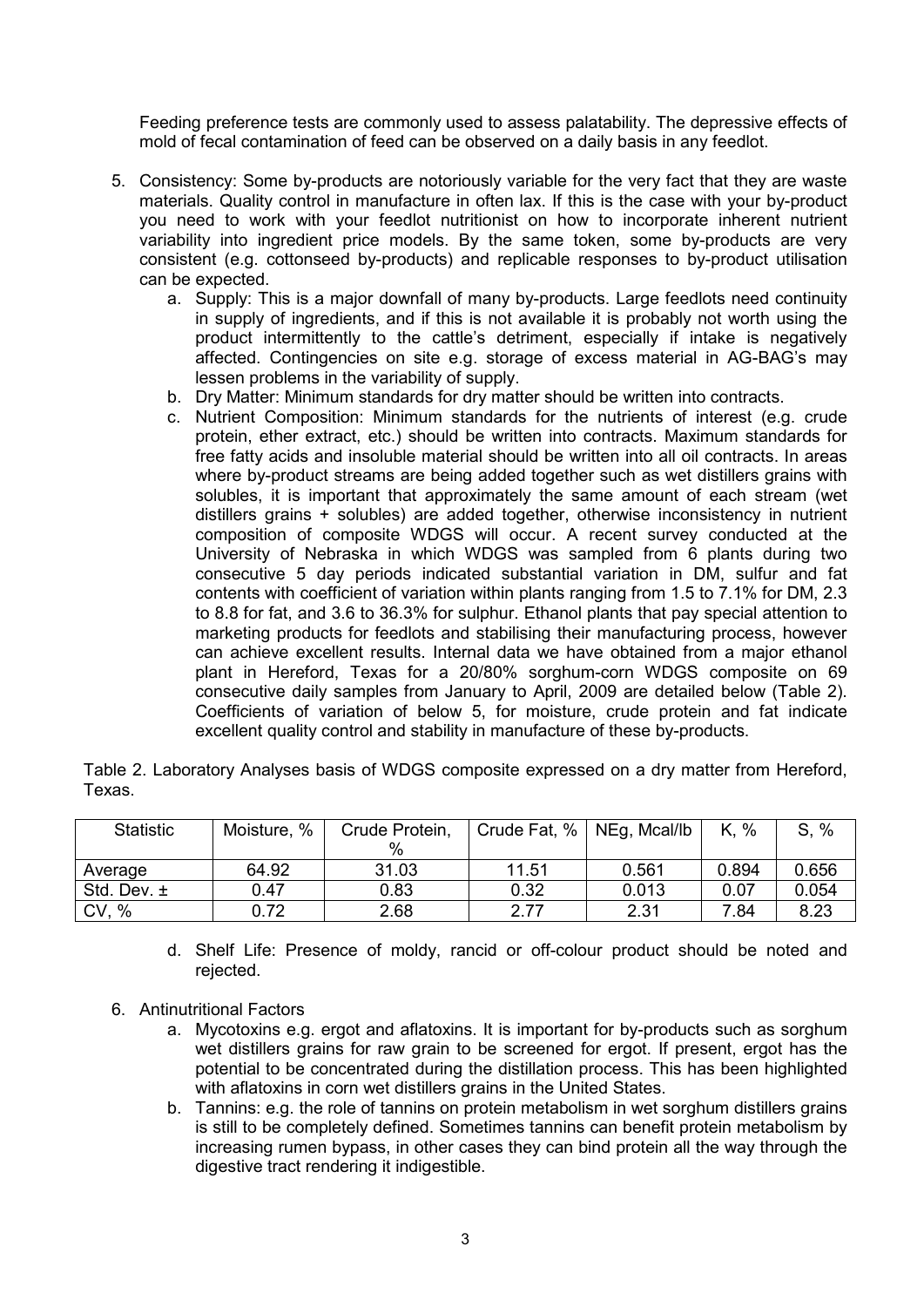- c. Gossypol: some cottonseed by-products may contain elevated levels of gossypol at certain times of the year which maybe an issue particularly for young or breeding classes of cattle.
- 7. By-product Response Curves: many dietary ingredients have defined quadratic response curves were performance (ADG and/or F:G is optimised). Once you exceed the biological optimal inclusion level, performance declines. The goal however, with by-product feeding is to find the economic optimal inclusion level where cost of gain is optimized and profit maximised. An example of biological response to corn wet distillers grains and solubles addition in dry rolled, steam flaked and high moisture corn-based diets is detailed below in Table 3. In these dry rolled corn diets, wet distillers grain and solubles (WDGS) has 120 to 150% the energy value of dry rolled corn and inclusion rates of 30 to 40% (DM basis) have been recommended. The value WDGS in steam-flaked corn based diets however, appears to be much less with small performance advantages up to 15% inclusion rates (DM basis), and negative influences on performance once this level is exceeded. Similar trials are needed with Sorghum Wet Distillers Grains with Solubles in Australia across a variety of grain sources and grain processing methods.

|            |         |       | WDGS Level, % DM |       |       | P-value |           |  |
|------------|---------|-------|------------------|-------|-------|---------|-----------|--|
| Item       |         | 0     | 15               | 27.5  | 40    | Linear  | Quadratic |  |
| <b>DRC</b> |         |       |                  |       |       |         |           |  |
|            | ADG, kg | 1.65  | 1.71             | 1.76  | 1.78  | < 0.01  | 0.60      |  |
|            | G: F    | 0.163 | 0.170            | 0.181 | 0.185 | < 0.01  | 0.77      |  |
| <b>HMC</b> |         |       |                  |       |       |         |           |  |
|            | ADG, kg | 1.67  | 1.80             | 1.80  | 1.75  | 0.15    | 0.04      |  |
|            | G: F    | 0.183 | 0.189            | 0.197 | 0.194 | 0.02    | 0.25      |  |
| <b>SFC</b> |         |       |                  |       |       |         |           |  |
|            | ADG, kg | 1.66  | 1.70             | 1.63  | 1.56  | < 0.01  | 0.02      |  |
|            | G: F    | 0.182 | 0.186            | 0.182 | 0.183 | 0.91    | 0.40      |  |

Table 2. Effect of Grain Processing and Corn WDGS level in corn-based diets

\*Corn processing x WDGS level interaction for ADG and G:F (P < 0.01) Source: Corrigan et al. (2007) University of Nebraska, Lincoln

### 8. Marketing restrictions

- a. Chemical residues: by-products should not exceed MRL standards for animal feeding.
- b. BSE concerns: in recent years in Australia, some abattoirs have taken the 'Precautionary Principle' by not buying cattle from feedlots which feed tallow. Whilst feeding tallow is not illegal and no scientific link between feeding tallow and BSE has been demonstrated, these organisations have taken this stance for marketing reasons.
- 9. Processing costs.
- 10. Equipment and handling considerations.

Ultimately if a by-product is to be incorporated into a feeding program it must lower cost of gain and maximize annualized returns compared to conventional alternatives.

### Determining Energy Values of Ingredients

So you are considering a particular by-product feed. A key factor is to determine the protein and energy content of the feedstuff. Sometimes 'book values' will not even exist for the by-product you are considering. Whilst protein values of feeds can be worked out by simple analytical chemistry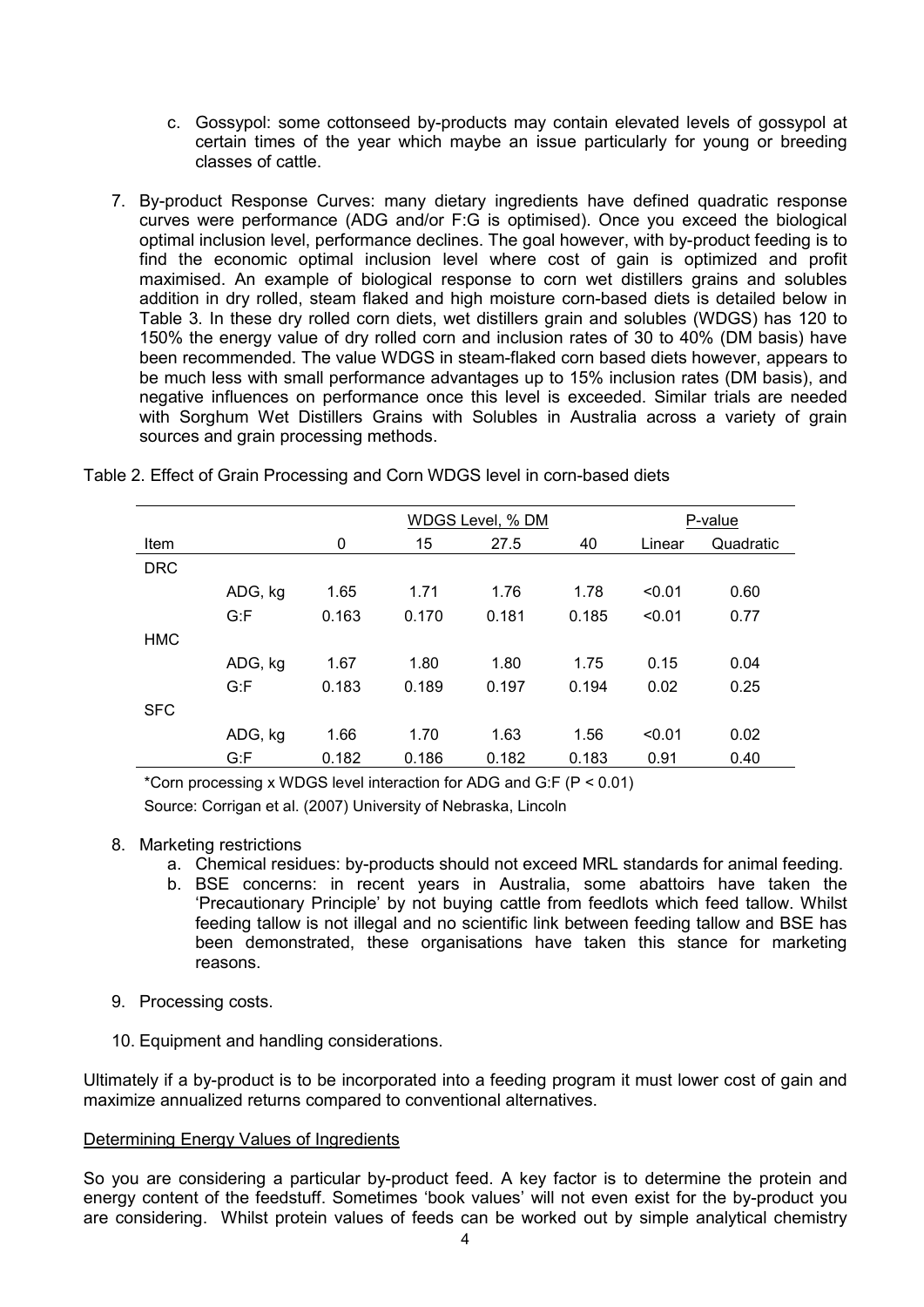techniques (e.g. LECO or Kjeldahl Nitrogen), determining energy values of by-product feeds in complete feedlot rations is much more complex.

There are four common ways of estimating energy values of by-product feeds:

1. *Chemical Composition:* A commonly used method is to submit a laboratory sample and obtained a proximate analysis derived ME value. An example of this would be to use the NRC (1984) equation:

DE (Mcal/kg) =  $0.0504$  CP% +  $0.0770$  EE% +  $0.0200$ CF% +  $0.000377$  NFE<sup>2</sup>% +  $0.0110$  NFE% -0.152

Where  $DE =$  digestible energy,  $CP =$  Crude protein,  $EE =$  Ether Extract and NFE = Nitrogen Free Extract. All inputs into the equation are expressed on a dry matter basis.

Metabolisable energy is then calculated as 82% of the Digestible Energy Value (NRC, 1984). Whilst this method is relatively simple and may give a 'ballpark' indication of the feeds value, the accuracy and precision of these methods are questionable, particularly when trying to predict the response of a given by-product in a total mixed ration. Evaluation of 3 similar laboratory derived equations by Robinson et al. (2004) revealed poor accuracy and precision of prediction of in vivo metabolisable energy values.

Many other factors can influence the energy value of feeds other than the simple measures of CP, EE and NFE. Any factor that changes the digestible energy of feedstuffs has the potential to alter metabolisable energy content of feeds (e.g. level of intake, degree of ingredient processing, acid detergent insoluble protein, starch-protein matrices, amylose-amylopectin ratios in starch etc.). Grain processing for example dramatically changes energy values of grains. If we comparing steam flaked corn to dry rolled corn, their chemical composition on a dry matter basis may appear similar if we sample the processed grain correctly. Laboratory derived ME values will also appear similar even though actual net energy for gain values (e.g. 1.62 vs. 1.55 Mcal/kg) are markedly different due to starch gelatinization and disruption of the starch-protein matrix. Simple laboratory analysis also ignores associative effects between ingredients e.g. the response of Corn WDGS in steam-flaked corn vs. dry rolled corn diets mentioned above. The conversion efficiency of DE to ME is also influenced by factors such as dietary ionophore source and level, internal amino acid balance of the animal, level of intake, animal age and feed source (as these factors affect methane and urine energy losses).

2. *Calculating dietary net energy from performance data*: The most common way feedlot nutritionists obtain comparative energy data on ingredients is back calculating dietary net energy values through performance data (i.e. dry matter intake, shrunk weight gain, and body composition at a specified slaughter endpoint) utilising the California Net Energy Equations (NRC, 1996). By holding other dietary components fixed in energy value according to previously derived energy values, nutritionists back calculate dietary net energy values of the by-product.

To obtain an indication of a by-products value by this method requires correctly designed randomised scientific experiments. Adequate replication is required to generate statistical power (the ability to detect a treatment difference, when a real treatment difference exists). Similarly, graded titration of the by-product is needed. Much of the data we obtain on energy value of by-product feeds is obtained from US University trials using dry rolled or steam-flaked corn as grain sources. Whilst some relevance can be obtained from these trials, there is greater need for feed companies in Australia to fund research in Australian Feedlots where steam flaked barley, wheat and sorghum are the predominant grain sources. Associative effects between Australian by-products and these grain sources may differ.

3. *In Vivo Techniques:* generally these techniques are complex, costly, time consuming and limited to University research settings. Examples include direct and indirect calorimetry methods. Commonly in feedlot cattle nutrition changes in body composition and retained energy are determined (e.g.